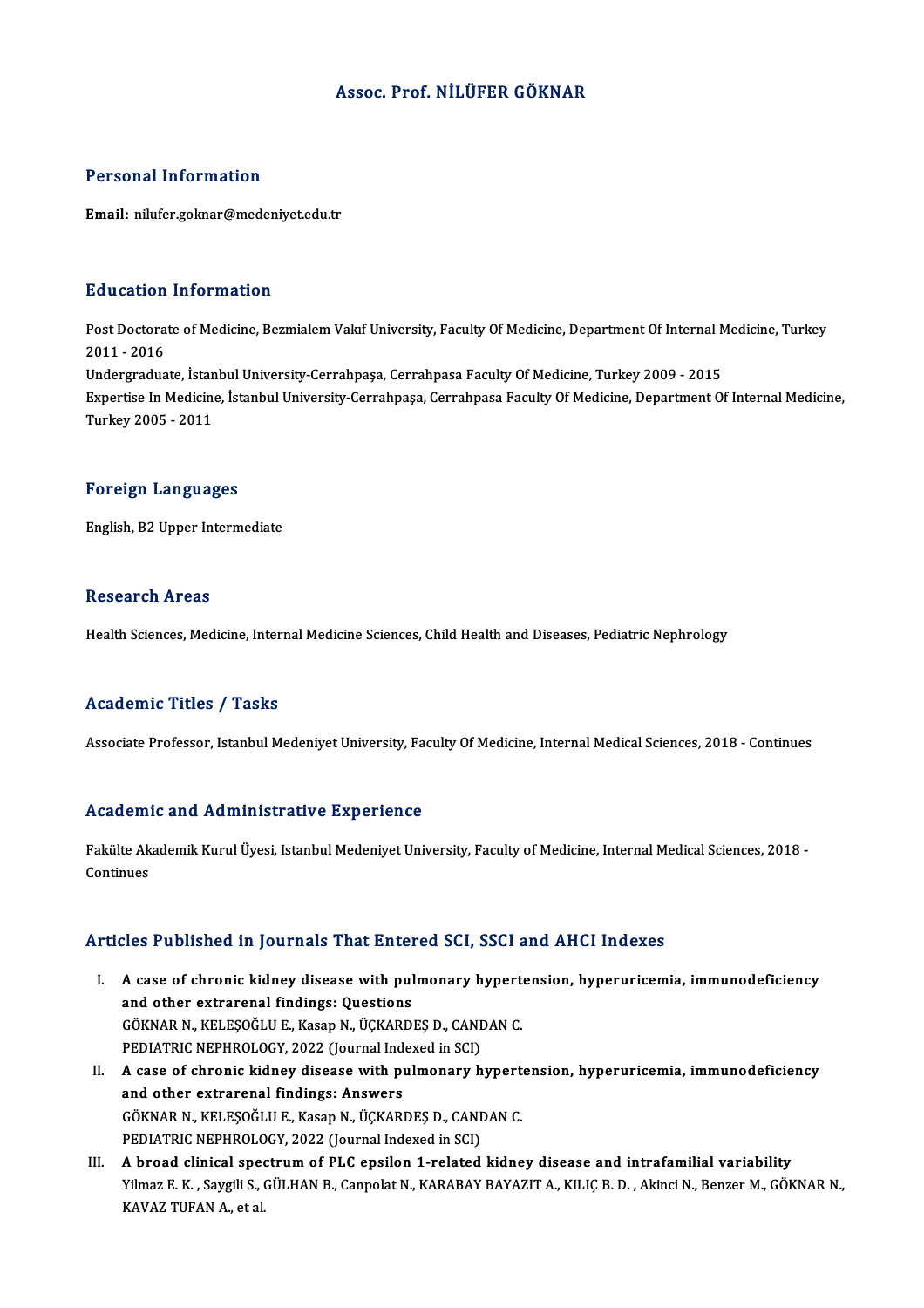PEDIATRIC NEPHROLOGY, 2022 (Journal Indexed in SCI)

PEDIATRIC NEPHROLOGY, 2022 (Journal Indexed in SCI)<br>IV. THE ROLE OF PRO-ADRENOMEDULLIN IN THE DIAGNOSIS OF URINARY TRACT INFECTION IN<br>CHILDEEN AND COMPARISON WITH C REACTIVE PROTEIN PROCAL CITONIN, BLOOD LEUKOCY PEDIATRIC NEPHROLOGY, 2022 (Journal Indexed in SCI)<br>THE ROLE OF PRO-ADRENOMEDULLIN IN THE DIAGNOSIS OF URINARY TRACT INFECTION IN<br>CHILDREN AND COMPARISON WITH C-REACTIVE PROTEIN, PROCALCITONIN, BLOOD LEUKOCYTE<br>COUNT THE RO<br>CHILDR<br>COUNT CHILDREN AND COMPARIS<br>COUNT<br>Atis S. K. , Kiral A., GÖKNAR N.<br>PEDIATRIC NEBHROLOCY vol COUNT<br>Atis S. K. , Kiral A., GÖKNAR N.<br>PEDIATRIC NEPHROLOGY, vol.36, no.10, pp.3370, 2021 (Journal Indexed in SCI)<br>EVALUATION OF VACCINATION BATES AND ANTIBODY TITEBS IN CHILI

- Atis S. K. , Kiral A., GÖKNAR N.<br>PEDIATRIC NEPHROLOGY, vol.36, no.10, pp.3370, 2021 (Journal Indexed in SCI)<br>V. EVALUATION OF VACCINATION RATES AND ANTIBODY TITERS IN CHILDREN WITH CHRONIC KIDNEY<br>DISEASE AND COMPARISON WIT PEDIATRIC NEPHROLOGY, vol.36, no.10, pp.3370, 2021 (Journa<br>EVALUATION OF VACCINATION RATES AND ANTIBODY T<br>DISEASE AND COMPARISON WITH HEALTHY CHILDREN<br>Bourge M. CÖKNAR N. CANDAN C EVALUATION OF VACCINATION<br>DISEASE AND COMPARISON WI<br>Boyraz M., GÖKNAR N., CANDAN C.<br>PEDIATRIC NEBUROLOCY vol 26 n DISEASE AND COMPARISON WITH HEALTHY CHILDREN<br>Boyraz M., GÖKNAR N., CANDAN C.<br>PEDIATRIC NEPHROLOGY, vol.36, no.10, pp.3335, 2021 (Journal Indexed in SCI)<br>A CASE OF HUPPA SYNDROME PRESENTING WITH EXTRA RENAL MANI Boyraz M., GÖKNAR N., CANDAN C.<br>PEDIATRIC NEPHROLOGY, vol.36, no.10, pp.3335, 2021 (Journal Indexed in SCI)<br>VI. A CASE OF HUPRA SYNDROME PRESENTING WITH EXTRA-RENAL MANIFESTATIONS
- PEDIATRIC NEPHROLOGY, vol.36, no.10, pp.3335, 2021<br>A CASE OF HUPRA SYNDROME PRESENTING WIT<br>GÖKNAR N., KELEŞOĞLU E., CANDAN C., ÜÇKARDEŞ D.<br>PEDIATRIC NEPHROLOGY, vol.36, no.10, np.3395, 393. A CASE OF HUPRA SYNDROME PRESENTING WITH EXTRA-RENAL MANI<br>GÖKNAR N., KELEŞOĞLU E., CANDAN C., ÜÇKARDEŞ D.<br>PEDIATRIC NEPHROLOGY, vol.36, no.10, pp.3395, 2021 (Journal Indexed in SCI)<br>TREATMENT OF TWO CHILDREN WITH COMPLEMEN GÖKNAR N., KELEŞOĞLU E., CANDAN C., ÜÇKARDEŞ D.<br>PEDIATRIC NEPHROLOGY, vol.36, no.10, pp.3395, 2021 (Journal Indexed in SCI)<br>VII. TREATMENT OF TWO CHILDREN WITH COMPLEMENT H RELATED ATYPICAL HEMOLYTIC UREMIC<br>SYNDROME WI
- PEDIATRIC NEPHROLOGY, vol.36, no.10, pp.3395, 2021 (Journal Indexed in SCI)<br>TREATMENT OF TWO CHILDREN WITH COMPLEMENT H RELATED ATYI<br>SYNDROME WITH REGULAR PLASMA INFUSION<br>GÖKNAR N., Arman T., ÜÇKARDEŞ D., KELEŞOĞLU E., CAN TREATMENT OF TWO CHILDREN WITH COMPLEMENT H I<br>SYNDROME WITH REGULAR PLASMA INFUSION<br>GÖKNAR N., Arman T., ÜÇKARDEŞ D., KELEŞOĞLU E., CANDAN C.<br>PEDIATRIC NEPHROLOCY. vel26. ne.10. np.2401.2021 (Journal SYNDROME WITH REGULAR PLASMA INFUSION<br>GÖKNAR N., Arman T., ÜÇKARDEŞ D., KELEŞOĞLU E., CANDAN C.<br>PEDIATRIC NEPHROLOGY, vol.36, no.10, pp.3401, 2021 (Journal Indexed in SCI)<br>NONCROURARI E NEISSERIA MENINCITIDIS DISEASE IN VA
- VIII. NONGROUPABLE NEISSERIA MENINGITIDIS DISEASE IN VACCINATED CHILDREN RECEIVING<br>ECULIZUMAB PEDIATRIC NEP<br>NONGROUPAB<br>ECULIZUMAB<br>CÖYNAB N. ÜCI

GÖKNARN.,ÜÇKARDEŞD.,CANDANC.,KELEŞOĞLUE. PEDIATRIC NEPHROLOGY, vol.36, no.10, pp.3401, 2021 (Journal Indexed in SCI)

GÖKNAR N., ÜÇKARDEŞ D., CANDAN C., KELEŞOĞLU E.<br>PEDIATRIC NEPHROLOGY, vol.36, no.10, pp.3401, 2021 (Journal Indexed in SCI)<br>IX. COVID-19 IN CHILDREN WITH CHRONIC DIALYSIS AND KIDNEY TRANSPLANTATION: A<br>MIJI TICENTER STU PEDIATRIC NEPHROLOGY, vol.36, no.10, pp.3<br>COVID-19 IN CHILDREN WITH CHRONIC<br>MULTICENTER STUDY FROM ISTANBUL<br>CANPOLAT N. Vildivim 7 V., VILDIZ N. Teede COVID-19 IN CHILDREN WITH CHRONIC DIALYSIS AND KIDNEY TRANSPLANTATION: A<br>MULTICENTER STUDY FROM ISTANBUL<br>CANPOLAT N., Yildirim Z. Y. , YILDIZ N., Tasdemir M., GÖKNAR N., Evrengul H., Gulmez R., Aksu B., Dursun H.,<br>Ozgalik **MULTICENTE<br>CANPOLAT N., 1<br>Ozcelik G., et al.**<br>PEDIATPIC NET CANPOLAT N., Yildirim Z. Y. , YILDIZ N., Tasdemir M., GÖKNAR N., Evrengul H., Gulmez F<br>Ozcelik G., et al.<br>PEDIATRIC NEPHROLOGY, vol.36, no.10, pp.3414-3415, 2021 (Journal Indexed in SCI)<br>LONG TERM ORESITY RREVALENCE AND LI

- Ozcelik G., et al.<br>PEDIATRIC NEPHROLOGY, vol.36, no.10, pp.3414-3415, 2021 (Journal Indexed in SCI)<br>X. LONG-TERM OBESITY PREVALENCE AND LINEAR GROWTH IN CHILDREN WITH IDIOPATHIC<br>NEPUROTIC SYNDROME: IS NORMAL CROWTH AND WEI PEDIATRIC NEPHROLOGY, vol.36, no.10, pp.3414-3415, 2021 (Journal Indexed in SCI)<br>LONG-TERM OBESITY PREVALENCE AND LINEAR GROWTH IN CHILDREN WITH IDIOPATHIC<br>NEPHROTIC SYNDROME: IS NORMAL GROWTH AND WEIGHT CONTROL POSSIBLE W LONG-TERM OBESITY PREVALENCE AND LINEAR GROWTH IN<br>NEPHROTIC SYNDROME: IS NORMAL GROWTH AND WEIGHT<br>SPARING DRUGS AND LOW DOSE STEROIDS FOR RELAPSES?<br>Colmar N. Wobb H. Wators A. Tullus K. **NEPHROTIC SYNDROME: IS NORMAL<br>SPARING DRUGS AND LOW DOSE ST<br>Goknar N., Webb H., Waters A., Tullus K.**<br>PEDIATPIC NEPHROLOCY vol 26 no.10. Goknar N., Webb H., Waters A., Tullus K.<br>PEDIATRIC NEPHROLOGY, vol.36, no.10, pp.3355, 2021 (Journal Indexed in SCI) Goknar N., Webb H., Waters A., Tullus K.<br>PEDIATRIC NEPHROLOGY, vol.36, no.10, pp.3355, 2021 (Journal Indexed in SCI)<br>XI. THE EVALUATION OF CLINICAL, LABORATORY AND PATHOLOGIC FINDINGS OF CHILDREN WITH<br>HENOCH SCHONI EIN NEP
	- PEDIATRIC NEPHROLOGY, vol.36, no.10, pp.3355, 2021 (Journal Indexed in SCI)<br>THE EVALUATION OF CLINICAL, LABORATORY AND PATHOLOGIC FINDINGS OF CHII<br>HENOCH-SCHoNLEIN NEPHRITIS AND INVESTIGATING THE EFFECT ON PROGNOSIS<br>Askar
- HENOCH-SCHONLEIN NEPHRITIS AND INVESTIGATING THE EFFECT ON PROGNOSIS Aslan C., CANDAN C., GÖKNAR N. HENOCH-SCHONLEIN NEPHRITIS AND INVESTIGATING THE EFFECT ON<br>Aslan C., CANDAN C., GÖKNAR N.<br>PEDIATRIC NEPHROLOGY, vol.36, no.10, pp.3377, 2021 (Journal Indexed in SCI)<br>The impact of Technotium 90m dimensante quesinis acid sc

### XII. The impact of Technetium-99m dimercapto-succinic acid scintigraphy on DNA damage and oxidative stress in children PEDIATRIC NEPHRO<br>The impact of Teck<br>stress in children<br>Varol S. Oktom E. K The impact of Technetium-99m dimercapto-succinic acid scintigraphy on DN<br>stress in children<br>Varol S., Oktem F., KOÇYİĞİT A., Demir A. D. , Karatas E., AYDIN M., Goknar N., İPEKÇİ T.<br>INTERNATIONAL JOURNAL OF CLINICAL PRACTI

stress in children<br>Varol S., Oktem F., KOÇYİĞİT A., Demir A. D. , Karatas E., AYDIN M., Goknar N., İPEKÇ<br>INTERNATIONAL JOURNAL OF CLINICAL PRACTICE, 2021 (Journal Indexed in SCI)<br>Kidney disease profile and enseuntered prob INTERNATIONAL JOURNAL OF CLINICAL PRACTICE, 2021 (Journal Indexed in SCI)

### XIII. Kidney disease profile and encountered problems during follow-up in Syrian refugee children: a<br>multicenter retrospective study Kidney disease profile and encountered problems during follow-up in Syrian refugee children: a<br>multicenter retrospective study<br>Balat A., KILIÇ B. D. , Aksu B., Kara M. A. , BÜYÜKÇELİK M., Agbas A., Eroglu F. K. , Gungor T. mu<br>Ba<br>pr Balat A., KILIÇ B. D. , Aksu B., Kara M. A. , BÜYÜKÇELİK M.,<br>al.<br>PEDIATRIC NEPHROLOGY, 2021 (Journal Indexed in SCI)<br>COVID 19 in podiatric patients undergeing ehnenis

al.<br>PEDIATRIC NEPHROLOGY, 2021 (Journal Indexed in SCI)<br>XIV. COVID-19 in pediatric patients undergoing chronic dialysis and kidney transplantation CANPOLAT N., Yildirim Z.Y., YILDIZ N., Tasdemir M., GÖKNAR N., Evrengul H., Gulmez R., Aksu B., Dursun H., OzcelikG.,etal. CANPOLAT N., Yildirim Z. Y. , YILDIZ N., Tasdemir M., GÖKNAR N., Evre<br>Ozcelik G., et al.<br>EUROPEAN JOURNAL OF PEDIATRICS, 2021 (Journal Indexed in SCI)<br>Outhreak of Shiga tovin producing Escharishia soli associate

XV. Outbreak of Shiga toxin-producing Escherichia-coli-associated hemolytic uremic syndrome in EUROPEAN JOURNAL OF PEDIATRICS, 2021 (Journal Indexed in SCI<br>Outbreak of Shiga toxin-producing Escherichia-coli-associat<br>Istanbul in 2015: outcome and experience with eculizumab.<br>ACPAS A. CÖKNAR N. AK:NG: N. V:LD:B:M.Z. TA AĞBAŞA.,GÖKNARN.,AKıNCıN.,YıLDıRıMZ.,TAŞDEMIRM.,BENZERM.,GÖKÇEİ.,CandanC.,KÜÇÜKN.,UZUNER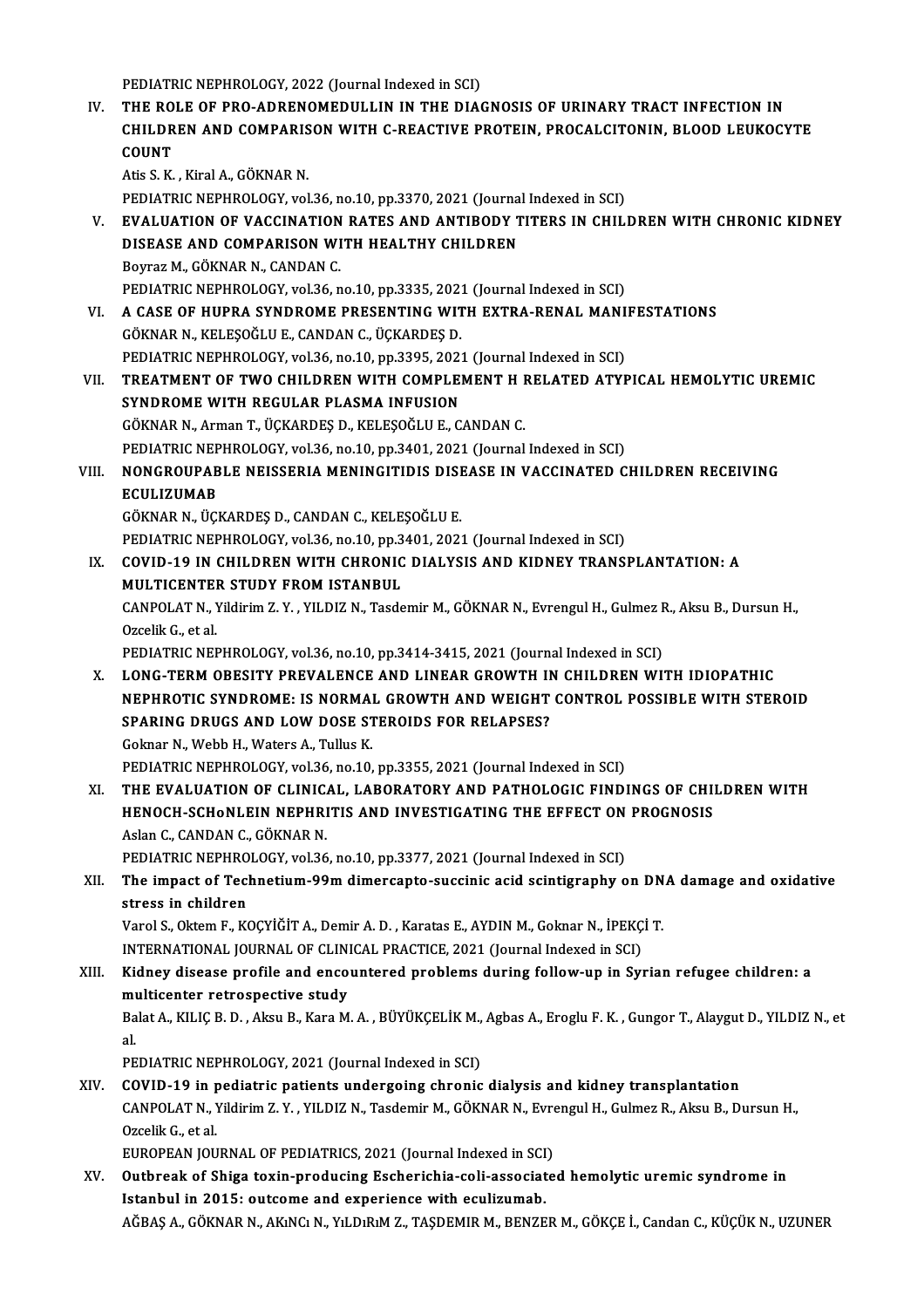S.,etal.

S., et al.<br>Pediatric nephrology (Berlin, Germany), vol.33, pp.2371-2381, 2018 (Journal Indexed in SCI Expanded)<br>Extre Renal manifestations of atunisal bemalutie uramis sundrame in shildren S., et al.<br>Pediatric nephrology (Berlin, Germany), vol.33, pp.2371-2381, 2018 (Journal Indexed in .<br>XVI. Extra-Renal manifestations of atypical hemolytic uremic syndrome in children.<br>EIDAN K. Gälman N. GÜLHAN B. MELEKE, VJ

Pediatric nephrology (Berlin, Germany), vol.33, pp.2371-2381, 2018 (Journal Indexed in SCI Expanded)<br>Extra-Renal manifestations of atypical hemolytic uremic syndrome in children.<br>FIDAN K., Göknar N., GÜLHAN B., MELEK E., Y <mark>Extra-Renal ma</mark><br>FIDAN K., Göknar<br>OZALTIN F., et al.<br><sup>Dodiatric</sup> nophrol FIDAN K., Göknar N., GÜLHAN B., MELEK E., YıLDıRıM Z., BASKıN E., HAYRAN M., GÜLLEROGLU K., ÖZÇAK<br>OZALTIN F., et al.<br>Pediatric nephrology (Berlin, Germany), vol.33, pp.1395-1403, 2018 (Journal Indexed in SCI Expanded)<br>Hama

- OZALTIN F., et al.<br>Pediatric nephrology (Berlin, Germany), vol.33, pp.1395-1403, 2018 (Journal Indexed in SCI Expanded)<br>XVII. Hemolytic uremic syndrome with dual caution in an infant: cobalamin C defect and complement<br>dysr Pediatric nephrology (Berlin, Germany), vol.33, pp.1395-14<br>Hemolytic uremic syndrome with dual caution in an<br>dysregulation successfully treated with eculizumab.<br>PAPLAS IL WUTP H. Colman N. FRSOV M. AKCAV N. SEVI Hemolytic uremic syndrome with dual caution in an infant: coldysregulation successfully treated with eculizumab.<br>BARLAS U., KıHTıR H., Goknar N., ERSOY M., AKCAY N., SEVKETOGLU E.<br>Bediatric perhrelogy (Berlin Cermany) vel dysregulation successfully treated with eculizumab.<br>BARLAS U., KıHTıR H., Goknar N., ERSOY M., AKCAY N., SEVKETOGLU E.<br>Pediatric nephrology (Berlin, Germany), vol.33, pp.1093-1096, 2018 (Journal Indexed in SCI Expanded)<br>Bi BARLAS U., KıHTıR H., Goknar N., ERSOY M., AKCAY N., SEVKETOGLU E.<br>Pediatric nephrology (Berlin, Germany), vol.33, pp.1093-1096, 2018 (Journal Indexed in SCI Expanded)<br>XVIII. Risk factors for childhood obesity: Do the birt
- Pediatric nephrology (Berlin, Germany), vol.33, pp.1<br>Risk factors for childhood obesity: Do the birt<br>have an implication on current weight status?<br>VEHAPOCLUA Colmar N. TUREL O. TOPUNE, OZC Risk factors for childhood obesity: Do the birth weight,<br>have an implication on current weight status?<br>VEHAPOGLU A., Goknar N., TUREL O., TORUN E., OZGURHAN G.<br>Werld journal of podiatrics : WIP yol 12, np 457,464,2017 (Jo have an implication on current weight status?<br>VEHAPOGLU A., Goknar N., TUREL O., TORUN E., OZGURHAN G.<br>World journal of pediatrics : WJP, vol.13, pp.457-464, 2017 (Journal Indexed in SCI Expanded) VEHAPOGLU A., Goknar N., TUREL O., TORUN E., OZGURHAN G.<br>World journal of pediatrics : WJP, vol.13, pp.457-464, 2017 (Journal Indexed in SCI Expanded)<br>XIX. Spontaneous evisceration of umbilical hernia in a patient with con
- World journal of pediatrics : WJP, vol.13, pp.457-464, 2017 (Journal Indexed in<br>Spontaneous evisceration of umbilical hernia in a patient with congel<br>Goknar N., GUNDOGDU G., KUCUKKOC M., DEMIR A., VEHAPOGLU A., OKTEM F.<br>IP Spontaneous evisceration of umbilical hernia in a patient with congenital nephrotic syndrol<br>Goknar N., GUNDOGDU G., KUCUKKOC M., DEMIR A., VEHAPOGLU A., OKTEM F.<br>JPMA. The Journal of the Pakistan Medical Association, vol.6 Goknar N., (<br>JPMA. The J<br>Expanded)<br>Eveluation JPMA. The Journal of the Pakistan Medical Association, vol.67, pp.799-801, 2017 (Journal Indexed in SCI<br>Expanded)<br>XX. Evaluation of autonomic nervous system function in children with overactive bladder syndrome.
- Expanded)<br>Evaluation of autonomic nervous system function in children with overactive bladder syndrome.<br>DEMIR A., GURSOY A., Goknar N., UZUNER S., ÖZKAYA E., ERENBERK U., VEHAPOGLU A., DUNDAROZ M., OKTEM F.<br>Naurourelegy an Evaluation of autonomic nervous system function in children with overactive bladd<br>DEMIR A., GURSOY A., Goknar N., UZUNER S., ÖZKAYA E., ERENBERK U., VEHAPOGLU A., DUND.<br>Neurourology and urodynamics, vol.36, pp.673-676, 201 DEMIR A., GURSOY A., Goknar N., UZUNER S., ÖZKAYA E., ERENBERK U., VEHAPOGLU A., DUNDAROZ M., OKTE<br>Neurourology and urodynamics, vol.36, pp.673-676, 2017 (Journal Indexed in SCI Expanded)<br>XXI. Renal tubular function and u
- Neurourology and urodynamics, vol.36, pp.673-676, 2017 (Journal Indexed in SCI Expanded)<br>Renal tubular function and urinary N-acetyl-β-d-glucosaminidase and kidney injury molecule-1<br>levels in asthmatic children. Renal tubular function and urinary N-acetyl-β-d-glucosaminidase and kidney injury<br>levels in asthmatic children.<br>DEMIR A., Goknar N., OKTEM F., ÖZKAYA E., YAZıCı M., TORUN E., VEHAPOGLU A., KUCUKKOC M.<br>International journa

International journal of immunopathology and pharmacology, vol.29, pp.626-631, 2016 (Journal Indexed in SCI<br>Expanded) DEMIR A., G<br>Internation:<br>Expanded)<br>Peduced a International journal of immunopathology and pharmacology, vol.29, pp.626-631, 2016 (Journal Indexed in SCI<br>Expanded)<br>XXII. Reduced antioxidant capacity and increased subclinical inflammation markers in prepubescent obese<br>

Expanded)<br>Reduced antioxidant capacity and increased subclinical inflammation markers in pro<br>children and their relationship with nutritional markers and metabolic parameters.<br>VEHAPOCLU A. TURKMENS Golman N. ÖZER Ö. Reduced antioxidant capacity and increased<br>children and their relationship with nutrition<br>VEHAPOGLU A., TURKMEN S., Goknar N., ÖZER Ö.<br>Redev renert i semmunisations in free redisel re children and their relationship with nutritional markers and metabolic parameters.<br>VEHAPOGLU A., TURKMEN S., Goknar N., ÖZER Ö.<br>Redox report : communications in free radical research, vol.21, pp.271-80, 2016 (Journal Index

VEHAPOGL<br>Redox repo<br>Expanded)<br>The differ Redox report : communications in free radical research, vol.21, pp.271-80, 2016 (Journal Indexed in SCI<br>Expanded)<br>XXIII. The different cutaneous presentations in three cases of Kawasaki disease as confounding factor of

Expanded)<br>The differ<br>diagnosis. The different cutaneous presentations in three cases of Kawas:<br>diagnosis.<br>DEMIR A., Goknar N., UZUNER S., VEHAPOGLU A., SARITAS T., OKTEM F.<br>IPMA. The Journal of the Poliston Medical Acoasistion .vel 66, pp.1199.2

diagnosis.<br>DEMIR A., Goknar N., UZUNER S., VEHAPOGLU A., SARITAS T., OKTEM F.<br>JPMA. The Journal of the Pakistan Medical Association, vol.66, pp.1188-1190, 2016 (Journal Indexed in SCI<br>Eynanded) DEMIR A., G<br>JPMA. The J<br>Expanded)<br>Companies JPMA. The Journal of the Pakistan Medical Association, vol.66, pp.1188-1190, 2016 (Journal Indexed in SCI<br>Expanded)<br>XXIV. Comparison of Two Validated Voiding Questionnaires and Clinical Impression in Children With

Expanded)<br>Comparison of Two Validated Voiding Questionnaires and Clinical<br>Lower Urinary Tract Symptoms: ICIQ-CLUTS Versus Akbal Survey.<br>COKNAR N. OKTEM E. DEMIR A. VEHAPOCLU A. Silay M. S. Comparison of Two Validated Voiding Questionnaire.<br>Lower Urinary Tract Symptoms: ICIQ-CLUTS Versus *I*<br>GOKNAR N., OKTEM F., DEMIR A., VEHAPOGLU A., Silay M. S.<br>Urology vol.94, np.214, 7, 2016 (Journal Indoved in SCLEYn Lower Urinary Tract Symptoms: ICIQ-CLUTS Versus Akbal S<br>GOKNAR N., OKTEM F., DEMIR A., VEHAPOGLU A., Silay M. S.<br>Urology, vol.94, pp.214-7, 2016 (Journal Indexed in SCI Expanded)<br>Ceftriaxone indused bemelytis anomia in a s GOKNAR N., OKTEM F., DEMIR A., VEHAPOGLU A., Silay M. S.<br>Urology, vol.94, pp.214-7, 2016 (Journal Indexed in SCI Expanded)<br>XXV. Ceftriaxone-induced hemolytic anemia in a child successfully managed with intravenous<br>immu

## Urology, vol.94, pp.<br><mark>Ceftriaxone-indu</mark><br>immunoglobulin<br>Vebanoğlu A. Gölm Ceftriaxone-induced hemolytic anemia i<mark>:</mark><br>immunoglobulin<br>Vehapoğlu A., Göknar N., Tuna R., ÇAKIR F. B.<br>Turkich Journal of Pediatrics vol 59, po 3, pp. <mark>immunoglobulin</mark><br>Vehapoğlu A., Göknar N., Tuna R., ÇAKIR F. B.<br>Turkish Journal of Pediatrics, vol.58, no.2, pp.216-219, 2016 (Journal Indexed in SCI)<br>The role of vitemin D. resenter gene nolumernhisms in Turkish infonts wi

- Vehapoğlu A., Göknar N., Tuna R., ÇAKIR F. B.<br>Turkish Journal of Pediatrics, vol.58, no.2, pp.216-219, 2016 (Journal Indexed in SCI)<br>XXVI. The role of vitamin D receptor gene polymorphisms in Turkish infants with uroli Turkish Journal of Pediatrics, vol.58, no.2, pp.216-219, 2016 (Journal Inde<br>The role of vitamin D receptor gene polymorphisms in Turkish in<br>Goknar N., OKTEM F., TORUN E., GOK O., DEMIR A., KUCUKKOC M., KILIC U.<br>Penal follu Goknar N., OKTEM F., TORUN E., GOK O., DEMIR A., KUCUKKOC M., KILIC U.<br>Renal failure, vol.38, pp.545-51, 2016 (Journal Indexed in SCI Expanded) Goknar N., OKTEM F., TORUN E., GOK O., DEMIR A., KUCUKKOC M., KILIC U.<br>Renal failure, vol.38, pp.545-51, 2016 (Journal Indexed in SCI Expanded)<br>XXVII. Continuous Venovenous Hemodiafiltration in the Treatment of Maple Syrup
- Renal failure, vol.38, pp.545-51, 2016 (Journal Indexed in SCI Expande<br>Continuous Venovenous Hemodiafiltration in the Treatment of<br>DEMIRKOL D., ŞıK G., Topal N., ÇıTAK A., ZEYBEK Ç., TÜTEN A., BILGE I.<br>Blaad nurification. Continuous Venovenous Hemodiafiltration in the Treatment of Mapl<br>DEMIRKOL D., ŞıK G., Topal N., ÇıTAK A., ZEYBEK Ç., TÜTEN A., BILGE I.<br>Blood purification, vol.42, pp.27-32, 2016 (Journal Indexed in SCI Expanded)<br>Determina DEMIRKOL D., ŞıK G., Topal N., ÇıTAK A., ZEYBEK Ç., TÜTEN A., BILGE I.<br>Blood purification, vol.42, pp.27-32, 2016 (Journal Indexed in SCI Expanded)<br>XXVIII. Determination of early urinary renal injury markers in obese c
-